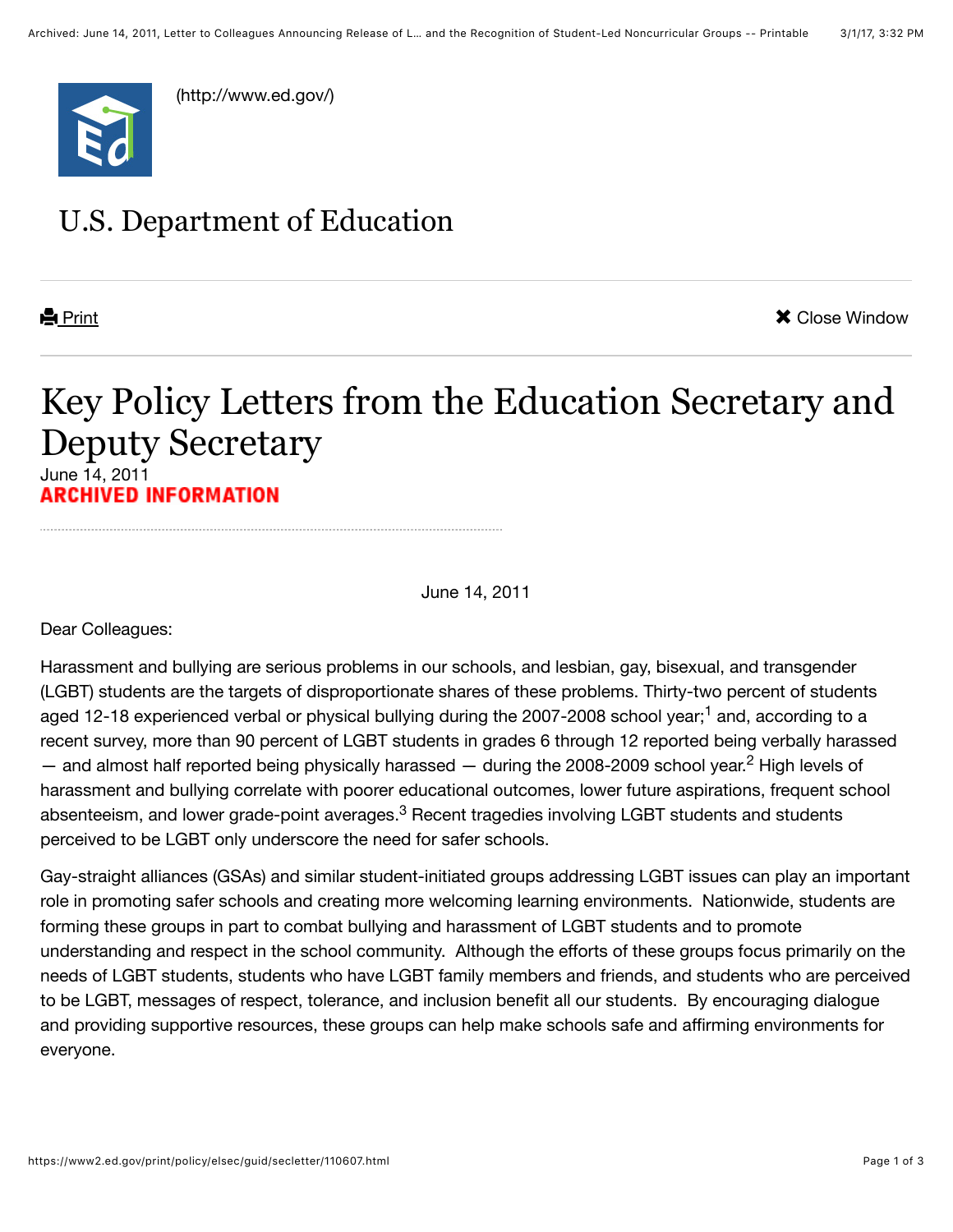But in spite of the positive effect these groups can have in schools, some such groups have been unlawfully excluded from school grounds, prevented from forming, or denied access to school resources. These same barriers have sometimes been used to target religious and other student groups, leading Congress to pass the Equal Access Act.

In 1984, Congress passed and President Ronald Reagan signed into law the Equal Access Act, requiring public secondary schools to provide equal access for extracurricular clubs. Rooted in principles of equal treatment and freedom of expression, the Act protects student-initiated groups of all types. As one of my predecessors, Secretary Richard W. Riley, pointed out in guidance concerning the Equal Access Act and religious clubs more than a decade ago, we "protect our own freedoms by respecting the freedom of others who differ from us."<sup>4</sup> [B](https://www2.ed.gov/print/policy/elsec/guid/secletter/110607.html#_ftn4)y allowing students to discuss difficult issues openly and honestly, in a civil manner, our schools become forums for combating ignorance, bigotry, hatred, and discrimination.

The Act requires public secondary schools to treat all student-initiated groups equally, regardless of the religious, political, philosophical, or other subject matters discussed at their meetings. Its protections apply to groups that address issues relating to LGBT students and matters involving sexual orientation and gender identity, just as they apply to religious and other student groups.

Today, the U.S. Department of Education's General Counsel, Charles P. Rose, is issuing a set of legal guidelines affirming the principles that prevent unlawful discrimination against any student-initiated groups. We intend for these guidelines to provide schools with the information and resources they need to help ensure that all students, including LGBT and gender nonconforming students, have a safe place to learn, meet, share experiences, and discuss matters that are important to them.

Although specific implementation of the Equal Access Act depends upon contextual circumstances, these guidelines reflect basic obligations imposed on public school officials by the Act and the First Amendment to the U.S. Constitution. The general rule, approved by the U.S. Supreme Court, is that a public high school that allows at least one noncurricular student group to meet on school grounds during noninstructional time (*e.g.*, lunch, recess, or before or after school) may not deny similar access to other noncurricular student groups, regardless of the religious, political, philosophical, or other subject matters that the groups address.

I encourage every school district to make sure that its administrators, faculty members, staff, students, and parents are familiar with these principles in order to protect the rights of all students — regardless of religion, political or philosophical views, sexual orientation, or gender identity. I also urge school districts to use the guidelines to develop or improve district policies. In doing so, school officials may find it helpful to explain to the school community that the Equal Access Act requires public schools to afford equal treatment to all noncurricular student organizations, including GSAs and other groups that focus on issues related to LGBT students, sexual orientation, or gender identity. Officials need not endorse any particular student organization, but federal law requires that they afford all student groups the same opportunities to form, to convene on school grounds, and to have access to the same resources available to other student groups.

The process of revising or developing an equal-access policy offers an opportunity for school officials to engage their community in an open dialogue on the equal treatment of all noncurricular student organizations. It is important to remember, therefore, that the Equal Access Act's requirements are a bare legal minimum. I invite and encourage you to go beyond what the law requires in order to increase students' sense of belonging in the school and to help students, teachers, and parents recognize the core values behind our principles of free